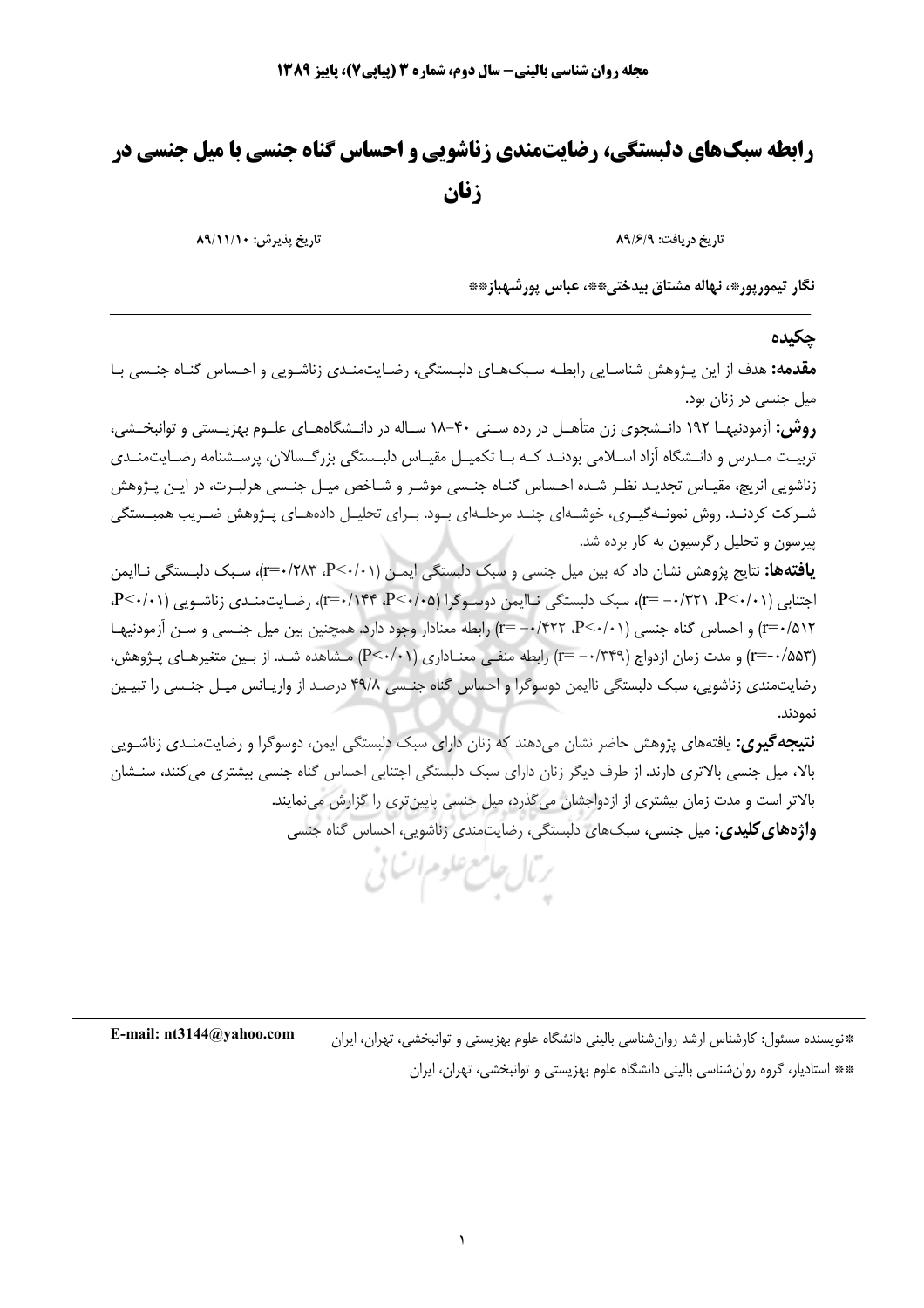## مقدمه

عملکرد جنسی مناسب و سالم یکی از نشانههای سلامت جسم و روان است، یکی از مؤلفههای کیفیت زندگی به حساب میآید، باعث ایجاد حس لذت مشترک در بین زوجین می شود و توانایی فرد را برای مقابله کارآمدتر با استرس ها و مشکلات زندگی افزایش می دهد [۱]. یکی از مهمترین عوامل خوشبختی در زندگی زناشویی، روابط لذت بخش جنسی است و رضایت بخش نبودن آن منجر به احساس محرومیت، ناکامی و عدم ایمنی در همسران میشود. این محرومیت جنسی در بسیاری از مواقع در نهایت منجر به طلاق و از هم گسستگی زندگی زناشویی می گردد. نارضایتمندی جنسی یکی از عوامل مؤثر در بسیاری از طلاق ها به شمار می آید. بی توجهی به اهمیت مشکلات جنسی در روابط زناشویی موجب صدمات بسیاری به روابط زن و شوهر میشود و با ایراد گیری از همسر، ابراز نارضایتی از زندگی، قهرهای طولانی، تعارض، تهدید به جدایی و غیره همراه است [۱]. بر طبق مطالعه لامن'، پایک' و روزن ٔ (۱۹۹۹)، ۴۳ درصد از زنان و ۳۱ درصد مردان از نوعی از انواع مشکلات جنسی رنج میبرند. علاوه بر این ٢٢ درصد زنان و ۵ درصد از مردان در طول دوران زندگی خود مشکلات مرتبط با كاهش ميل جنسى را تجربه مى كنند [٢]. یکی از عوامل اصلی که باعث ایجاد مشکل در عملکرد جنسی میشود مشکلات مربوط به میل جنسی می باشد. بر طبق آمار جهانی مشکلات مربوط به میل جنسی – به خصوص کاهش میل جنسی – شایعترین شکایت جنسی در زنان است [۳، ۴]. میل جنسی یکی از پدیدههای جالب و در عین حال پیچیده در علم روان شناسی می باشد که متأسفانه هنوز محققین موفق به شناخت کامل این پدیده نشدهاند. حتی محققین در ارائه تعریفی یگانه از میل جنسی با هم اتفاق نظر

1- Laumann

3-Rosen

ندارند. تعاریف متعددی از میل جنسی ارائه شده است، از جمله می توان به مدل چند بعدی لوین<sup>ء</sup>ُ (۲۰۰۳) از میل جنسی اشاره کرد. از نظر وی میل جنسی، نیرویی است که افراد را به رفتارهای جنسی معینی بر میانگیزد و شامل سه مؤلفه میباشد که عبارتاند از: ۱) سائق جنسي: مؤلفه زيستي است كه به فيزيولوژي، آناتومي و فعالیت غدد درون ریز اشاره دارد. ۲) انگیزه جنسی: مؤلفه روان شناختی است که خود تحت تأثیر سه عامل است: الف). وضعيت كلي رواني فرد مانند احساس خوشحالي يا غمگيني، ب) وضعيت روابط بين فردي مانند توافق دو جانبه، عدم توافق يا اختلاف نظر، ج) بافت اجتماعی مانند مدت رابطه و بی وفایی ۳) آرزوی جنسی، مؤلفه فرهنگی است که منعکس کننده ارزش ها و قوانین مرتبط با بیان و ابراز جنسی است که در کودکی یاد گرفته شدهاند و احتمال دارد در طول زندگی مورد تجدید نظر قرار بگیرند. از نظر وی طیف شدت ميل جنسي ٻين انزجار ؒ، ٻي غبتي ؒ، ٻي تفاوتي ؒ، علاقه^، نياز " و اشتياق `` در نوسان است [۵]. فرهنگ لغات و بستر معنی دیگری هم برای میل جنسی ذکر کرده است از جمله تکانهای هشیار در جهت چیزی که لذت بخش و ارضاء كننده است. ريگان<sup>\\</sup> و اتكينز<sup>\\</sup> (۲۰۰۶) میل جنسی را این گونه تعریف می کنند: حالتی ۔ انگیزشی که منجر به علاقه و تمایل به موضوع ٰ جنسی یا درگیری در فعالیت جنسی می شود. وی میل جنسي را از برانگيختگي رواني و فيزيولوژيک متمايز مے داند [۶]. فیشر <sup>16</sup> در سال ۱۹۹۸ سیستم هیجانی *–* 

- 4- Levine
- 5- aversion 6-disinclination
- 7- indifference
- 8-interest
- 9- need
- 10-passion
- 11-Regan
- 12- Atkins
- 13-object
- 14- Fisher

<sup>2-</sup> Pike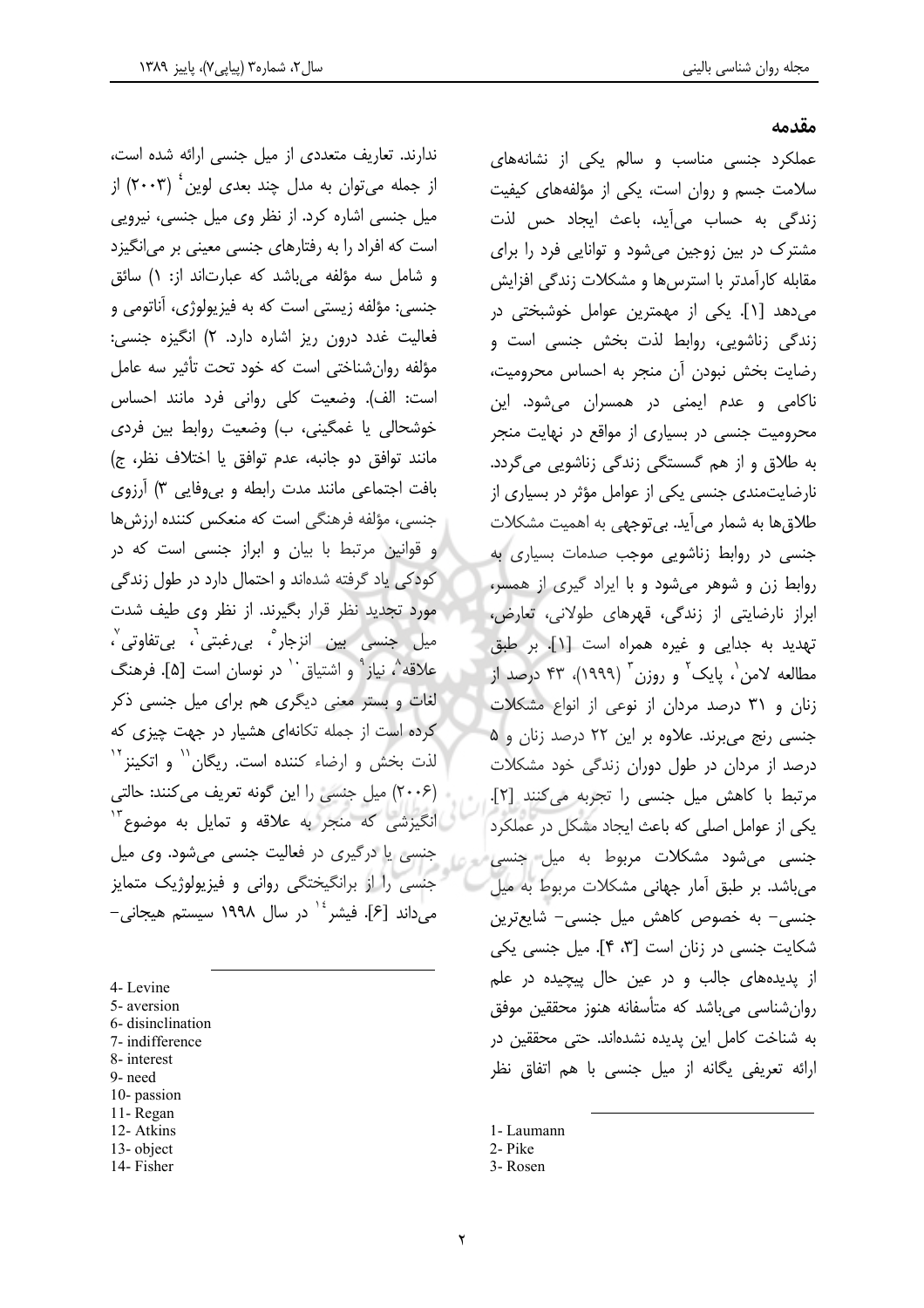دلبستگي ناايمن دوسوگرا [۱۰]. بعدها هازان آو شاور<sup>۱٬</sup> از نظریه سبکهای دلبستگی برای توجیه و تبيين روابط اجتماعي، عاشقانه و جنسي در دوران نوجوانی و بزرگسالی استفاده کردند. از نظر آنها سبکهای دلبستگی، بازنمایی ذهنی از خود و دیگران را انعکاس میدهند و منجر به جهت گیریهای مختلف در ارتباطات نزدیک می شوند و به عنوان ابعاد شخصیتی ثابت در نظر گرفته می شوند، که نه تنها در کودکی بلکه در بزرگسالی هم نقشی بسیار اساسی در برقراری ارتباط با دیگران دارند [۱۱]. تأثیر سبکهای مختلف دلبستگی بر اختلالات روانی گوناگون مورد بررسی قرار گرفته است، از جمله افسردگی [۱۲]، درد مزمن [۱۳] و غیره. اما در زمینه رفتار جنسی و کژکاری های جنسی کمبود قابل توجهی در ادبیات پژوهش به چشم می خورد. یکی دیگر از عوامل مؤثر بر میل جنسی، می تواند رضایت مندی زناشویی<sup>۲۲</sup> باشد. بر اساس تحقیقات انجام شده یکی از علل اساسی اختلالات عملکرد جنسی، مشکلات ارتباطی و پریشانی در رابطه زناشویی می باشد [۸]. در یک مطالعه پژوهشگران به این نتیجه رسیدند که ارتباط بین زن و شوهر، یکی از عوامل تأثیر گذار بر سازگاری میل جنسی و عملکرد روانی زنان مبتلا به اختلال میل جنسی کم کار<sup>۲۲</sup> است [۱۴]. احساس گناه در رابطه با مسائل جنسی نیز از ے دیگر عوامل مؤثر پر میل جنسی میباشد. احساس گناہ مربوط به نیازها و رفتارهای جنسی، جنبههای مختلف زندگی شخص، روابط بین شخصی و در رأس آنها روابط زوجين را تحت تأثير قرار مي دهد. افرادي كه احساس گناه می کنند نگران این هستند که قوانین اخلاقی خود را زیر پا بگذارند و وقتی درگیر یک رفتار جنسی می شوند، احساس بدی پیدا می کنند. بازخورد افراد در مورد مسائل جنسی، از جمله احساس گناه جنسی، یکی از دلایل شایع عدم رضایت جنسی و

20-Hazan

- 21- Shaver
- 22- marital satisfaction
- 23- hypoactive sexual desire disorder

انگیزشی را مطرح کرد و معتقد بود که هیجانات اساسی از مدارها یا سیستمهای فعالیت نورونی متمایزیهای ناشی می شوند. او مطرح کرد که انسان سه مدار یا سیستم انگیزشی اصلی دارد که این سیستمها برای هدايت رفتار تكامل يافتهاند. اولين سيستم، سيستم آندروژن است که بر شهوت<sup>°۱</sup> (شامل تکانه و میل جنسی) تأثیر می گذارد. سیستم بعدی، دویامین است که بر جذابیت (رومانس)<sup>۲۰</sup> اثر می¢ذارد و سیستم آخر اکسیتوسین است که بر دلبستگی اثر می گذارد [۷]. عوامل مختلفی منجر به نوسان و تغییرات در میزان میل جنسی میشوند. می توان این عوامل را به دو دسته کلی تقسیم کرد: عوامل فیزیولوژیک و عوامل روان شناختي. از عوامل فيزيولوژيک ميتوان به بارداری، پائسگی، مصرف الکل و مواد مخدر، سرطان رحم، دیابت و ... اشاره نمود. از عوامل روان شناختی می توان عواملی مانند احساس گناه و خشم نسبت به همسر، ترس از دست دادن کنترل و طرد شدن از سوی شريک جنسي، عدم لذت بردن از تماس جسماني، مشکلات ارتباطی با همسر و … را نام برد [۸]. با وجود شیوع بالای مشکلات مربوط به میل جنسی در زنان، هنوز سؤالات بسیاری در این مورد بی پاسخ مانده است. عوامل روان شناختی بسیاری می تواند با این مشکل مرتبط باشد که هنوز مورد پژوهش واقع نشدهاند، که از آن جمله میتوان به سبک دلبستگی اشاره کرد. دلبستگی یکی از مفاهیم تحولی بسیار مهم در جریان رشد انسان میباشد. اولین بار باولبی<sup>۱۰</sup> این موضوع را برای تبیین ارتباط بین کودک و مراقبان اصلی مطرح نمود [۹]. بعد از وي آينزوورث<sup>^۰</sup> (۱۹۷۸) سه سبک دلبستگی<sup>۱۹</sup> کلی را معرفی کرد: ۱) سبک دلبستگی ایمن ۲) سبک دلبستگی ناایمن اجتنابی ۳) سبک

 $15 -$ lust

- 17-Bowlby
- 18- Ainsworth
- 19- attachment style

<sup>16-</sup> attraction(romance)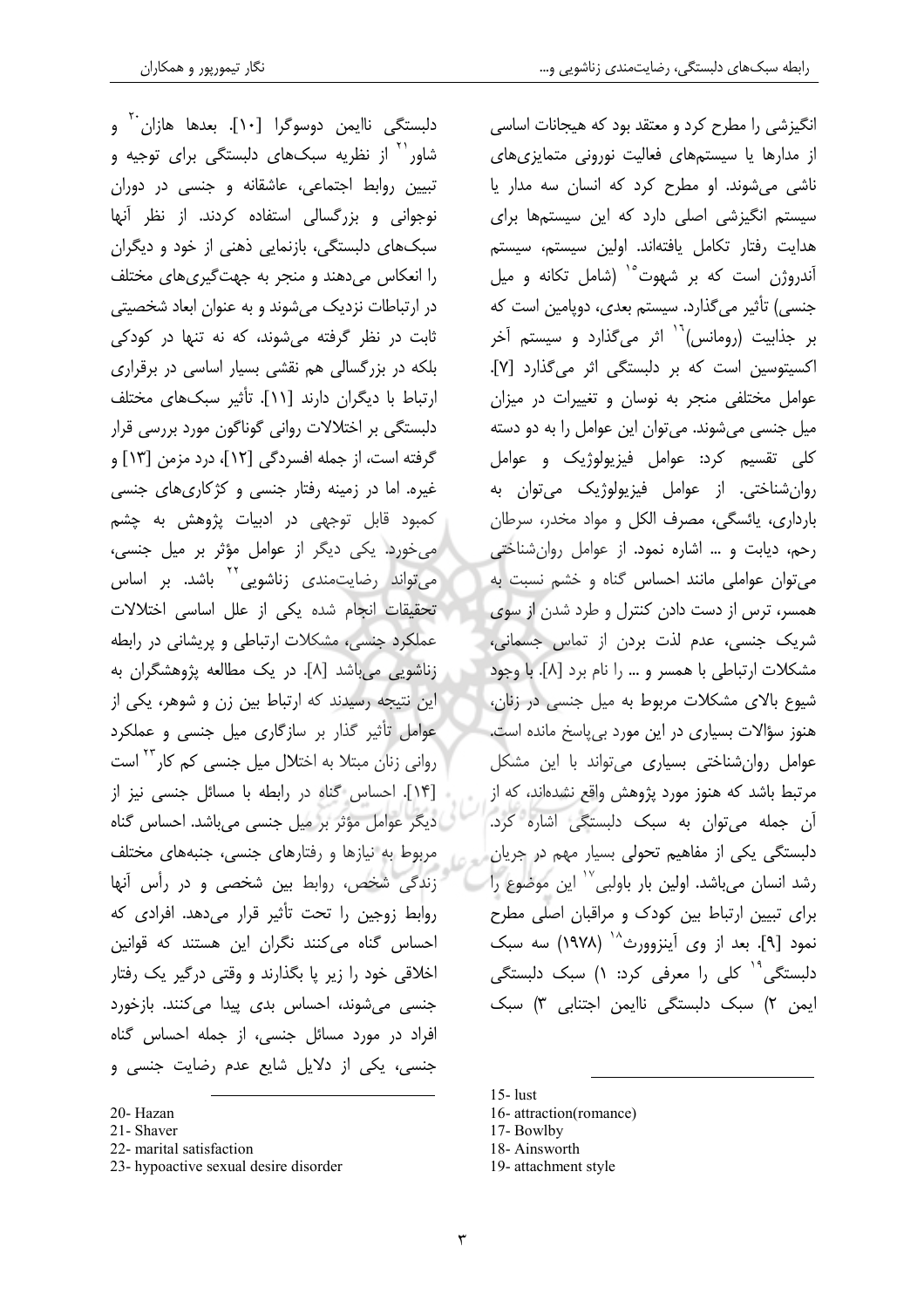مرحلهای انتخاب شدند. بدین ترتیب که از میان دانشگاههای دولتی شهر تهران، به صورت تصادفی، دانشگاه علوم بهزیستی و تربیت مدرس و از میان واحدهای مختلف دانشگاه آزاد تهران نیز، به طور تصادفي، دانشگاه آزاد واحد تهران شمال انتخاب شدند. سپس از بین دانشکدههای دانشگاه تربیت مدرس، سه دانشکده علوم پایه، علوم انسانی و مهندسی و از بین گروههای آموزشی دانشگاه علوم بهزیستی، سه گروه ژنتیک، ارتوپدی فنی و گفتار درمانی و از بین دانشکدههای دانشگاه آزاد تهران شمال، دانشکده مدیریت و حسابداری به صورت تصادفی، انتخاب شدند. بعد از اجرا در این مرحله و با توجه به حد نصاب نرسیدن گروه نمونه، در دانشگاه تربیت مدرس به خوابگاههای دانشجویان متأهل مراجعه و افرادی که مایل به همکاری و واجد شرایط بودند، وارد مطالعه شدند. در دانشگاه علوم بهزیستی نیز دیگر گروههای آموزشی (به غیر از گروه روانشناسی و مشاوره) وارد مطالعه شدند. ملاک&ای ورود پژوهش عبارت بودند از: زن بودن، متأهل بودن، دانشجو بودن، دارا بودن حداقل ۱۸ سال و حداکثر ۴۰ سال سن و ملاکهای خروج عبارت بودند از: بارداری، پائسگی، ابتلا به بیماری خاصي مانند ديابت، تيروئيد، امراض قلبي عروقي، انواع سرطان و بیماری های دستگاه اعصاب مرکزی مانند MS و غیره. ابتلا به اختلالات محور یک مانند اختلالات خلقی و اضطرابی، اختلالات محور دو، استفاده از دارویی خاص (مانند داروهای کاهنده یا محرک میل جنسی و داروهای روانگردان)، مصرف الکل و مواد مخدر، دانشجوی روان شناسی یا مشاوره بودن (به دلیل آشنایی با متغیرهای پژوهش)، و ارائه اطلاعات ناقص و نامعتبر. حجم نمونه حاضر با توجه به پژوهشهای قبلی انجام شده در این حیطه و استفاده از جدول حجم نمونه كه بر اساس سطح اطمينان ٩٩ درصد تدوین گردیده ۲۰۰ نفر برآورد شد [۱۶]. در آخر با کنار گذاشتن پرسشنامههای مخدوش تعداد ۱۹۲

شکل گیری مشکلات جنسی در آنهاست. وجود چنین بازخوردهایی منجر به مشکلاتی مانند زود انزالی و ناتوانی جنسی در مردها و کم میلی جنسی و ناتوانی در تجربه ارگاسم در زنان می شود. احساس گناه در مورد مسائل جنسی در چارچوب زندگی مشترک، بازداری و سرکوب احساسات جنسی را نیز در پی دارد و باعث می شود افراد به شیوهای اجتنابی با مسائل جنسی برخورد كنند. سبك اجتنابي اين افراد، فرصتهاى معمول آموزش مسائل جنسی را از آنها در مراحل مختلف زندگی سلب میکند [۱۵]. با توجه به مسائل مطرح شده می توان فهمید که علیرغم شیوع بالای مشکلات مرتبط با میل جنسی در زنان و تبعات منفی بسیاری که این مسأله برای آنها ایجاد میکند، هنوز سؤالات بسیاری در این زمینه بدون پاسخ مانده است. از این رو مسأله پژوهش حاضر بررسی رابطه سبکهای دلبستگی، رضایتمندی زناشویی و احساس گناه جنسی با میل جنسی و تأثیر هر یک از این متغیرها بر تبیین واریانس میل جنسی در زنان می باشد. همچنین رابطه بین سن و مدت زمان ازدواج با میل جنسی زنان نیز مورد بررسی قرار می گیرد.

## روش

**طرحپژوهش:** پژوهش حاضر از نوع پژوهشهای بنیادی و در چارچوب طرحهای همبستگی میباشد. در این پژوهش، سبکهای دلبستگی، رضایتمندی زناشویی و احساس گناه جنسی، متغیرهای پیش بین، میل جنسی به عنوان متغیر ملاک و سن و مدت زمان ازدواج به عنوان متغيرهاى تعديل كننده لحاظ شدند.

**آزمودنیها:** جامعه آماری پژوهش حاضر شامل تمام زنان دانشجو در دانشگاههای شهر تهران در سال تحصيلي ٨٩–٨٨ بودند. نمونه پژوهش، زنان متأهل دانشجو در دانشگاههای علوم بهزیستی و توانبخشی، تربیت مدرس و آزاد تهران شمال، در مقاطع کارشناسی، کارشناسی ارشد و دکترا در رده سنی ۴۰-۱۸ سال قرار داشتند، بودند که به روش نمونهگیری خوشهای چند

٤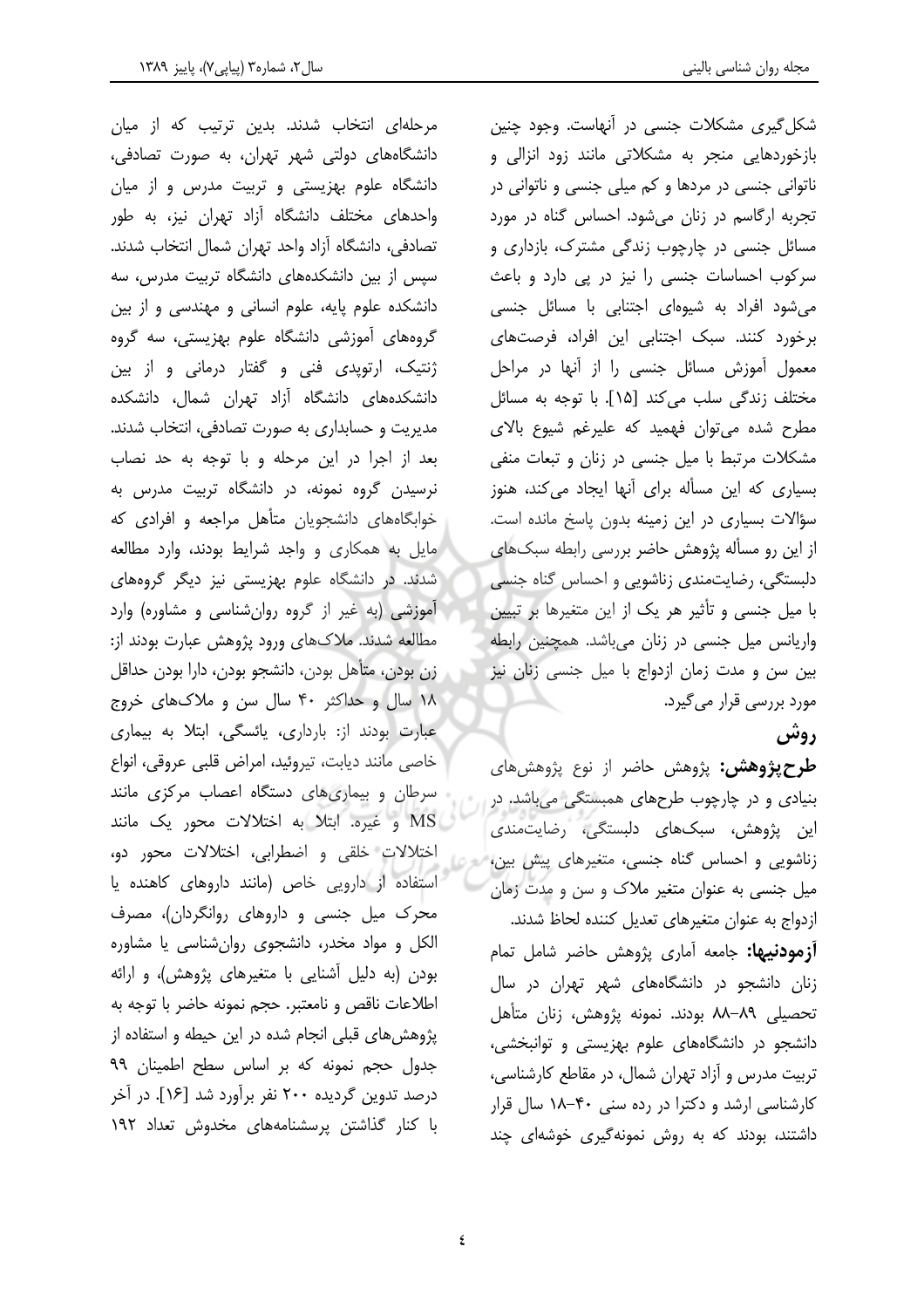بررسی قرار گرفت. بـر اسـاس نتـایج بـه دسـت آمـده ضرایب همبستگی (ضرایب توافتی) از ۰/۷۳ تا ۰/۷۶

برای سبک دلبستگی ایمـن، از ۰/۶۰ تــا ۰/۷۶ بـرای

سبک دلبستگی ناایمن اجتنابی و ۶۳/۰ تا ۰/۸۷ برای

سبک دلبستگی ناایمن دوسـوگرا محاسـبه شـد کـه در

همه سطوح آلفای ۰/۰۵ و ۰/۰۱ معنادار هستند [۱۷].

۳- پرسشنامه رضایت زناشویی انریچ<sup>۲۰</sup>: بـرای بررس*ـی* 

میزان رضایتمندی زناشویی پرسشنامه انـریچ (پـر بـار

سازی و تقویت رابطه، ارتباط و خشنودی) <sup>۲۷</sup>، نسخه ۴۷

سؤالي انتخاب شده است. تهيـه كننـدگان اصـلى ايـن

پرسشنامه فـورز<sup>۲۸</sup> و اولـسون<sup>۲۹</sup> مـیباشـند [۱۸]. ایـن

پرسشنامه ۴۷ سـؤال دارد و سـؤالهـا بـه صـورت ۵

گزینهای در مقیاس لیکرت (از کاملاً موافــق تــا کــاملاً

مخالف) است و ١٢ حوزه مختلـف زنـدگي زناشـويي را

مورد سنجش قرار میدهد. اولسون و دیگران اعتبار این

پرسشنامه را با روش ضریب آلفا ۰/۹۲ گزارش کردهاند

[١٨]. در پژوهش مهدويان ضريب همبستگي پيرسـون

در روش بازآزمایی (به فاصله یـک هفتـه) بـرای گـروه

مردان ۰/۹۳۷ و برای گروه زنان ۹۴۴/۰ و برای گـروه

مردان و زنان ۹۴/۰ به دست آمد. ضریب آلفای ۴۷

سؤالی پرسشنامه در پژوهش میر خشتی ۹۲/۰ و در فرم

۴۷ سؤالی پژوهش سلیمانیان ۰/۹۵ به دست آمده است

[به نقل از ١٩]. در پژوهش حاضر نيـز ضـريب آلفـاى

کرونباخ کل پرسشنامه ۰/۹۶ به دست آمـد کـه نـشان

دهنده همسانی درونی بالای آزمون میباشد. ضریب

همبستگی پرسشنامه انریچ با مؤلفههای رضایت

خانوادگی از ۰/۴۱ تـا ۰/۶۰ و بـا مؤلفـههـای رضـایت

زندگی از ۰/۳۲ تا ۰/۴۱ است که نشانه روایی سازه آن

است. کلیه خرده مقیاس های پرسشنامه زوجهای راضی

و ناراضی را متمایز می کند و این نشان می دهد که این

پرسشنامه از روایی ملاکی خوبی برخوردار است [۱۹].

آزمودنی وارد پژوهش شدند. تعداد ۲ پرسشنامه به دلیل ناقص پر کردن ۳ پرسشنامه به دلیل پاسخگویی نامعتبر (بدین معنی که در پرسشنامهها برای تمام سؤالات، گزینهای یکسان را انتخاب کرده بودند) و ۳ پرسشنامه به دلیل اینکه دانشجوی مشاوره و روان شناسی بودند، از پژوهش خارج شدند. ابزار:

١- پرسشنامه اطلاعات فردى: اين پرسشنامه توسط محققین طراحی شده و در اولـین صـفحه قـرار گرفتـه است و ملاکهای ورود و خروج از جمله سـن، جـنس، وضعيت تأهل، مدت زمـان ازدواج، ميـزان تحـصيلات، دانـشگاه محـل تحـصیل، وضـعیت بـارداری، بیمـاری خاص، مصرف دارويي خاص يا الكــل و مــواد مخــدر و اختلالات محور یک و دو را مورد پرسش قرار می داد. ٢– مقياس دلبستگي بزرگسالان: اين مقياس با استفاده از مواد آزمون دلبستگی هازان و شـیور (۱۹۸۷) توسـط بشارت ساخته شده و پس از هنجاریابی اولیه در چندین پایان نامه کارشناسی ارشد و دکترا مـورد اسـتفاده قـرار گرفته است. پرسشنامه سبک دلبستگی از دو بخش دلبستگی عمومی و اختصاصی تـشکیل شـده و سـبک دلبستگی را در سه سطح ایمن، ناایمن اجتنابی و ناایمن دوسوگرا ارزیابی می کند. در بخش اول ۲۱ عبارت وجود دارد که در مقیاس لیکرت از عدد ۱ به معنـای هـیچ و عدد ۵ به معنای خیلی زیاد نمـره گـذاری شـده اسـت. ضریب آلفای کرونباخ هر یک از خرده مقیاس های ايمن، ناايمن اجتنابي و ناايمن دوسـوگرا در مـورد يـک نمونه دانـشجویی (۳۴۰-n=۲۴) بـرای کـل آزمودنیهـا بـه ترتیب ۷۲/۰، ۰/۷۴، ۰/۷۰، به دست آمد. ضرب اعتبار به روش بازآزمایی<sup>۲۶</sup> پرسشنامه بر روی یک نمونـه ۳۰ نفری با فاصله دو هفته برای کل آزمودنیها ۰/۹۲ بود. روایی محتوایی<sup>°۲</sup> مقیاس با سنجش ضرایب همبستگ*ی* بین نمرههای ۴ نفر از متخصـصین روان شناسـی مـورد

<sup>26-</sup>Enrich

<sup>27-</sup> Enrich: enriching and nurturing relationship issues, communication and happiness 28- Foweres

<sup>29-</sup>Olson

<sup>24-</sup> test-retest reliability

<sup>25-</sup>content validity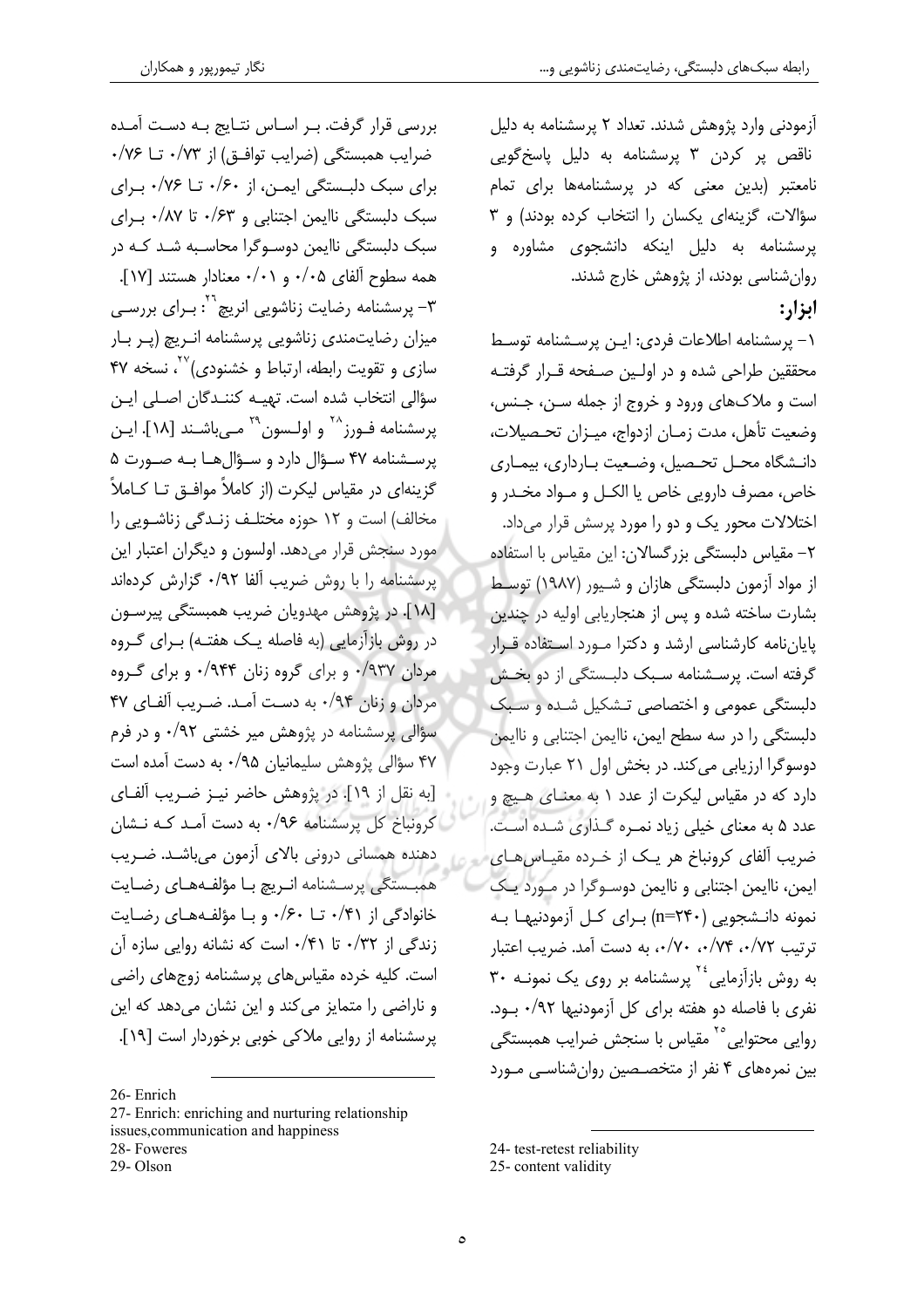توسط ایت<sup>۲۰</sup> و هرلبرت در سـال ۱۹۹۲ طراحـی شـده است و قابل استفاده روی نمونههای بالینی و جمعیت عمومی میباشد. این پرسشنامه از ۲۵ سـؤال تـشکیل شده است که در مقیاس لیکرت (از صفر به معنای تمام اوقات تا ۴ به معنای به ندرت) نمره گذاری میشود. نمرات این پرسشنامه از صفر تا ۱۰۰ می،باشد. هر چقدر نمرہ فرد پایین تر باشد یعنی میل جنسی فـرد پـایین *تـر* است و بالعکس. در پژوهش های خارجی، آلفای کرونباخ یرسشنامه ۰/۹۵ و اعتبار بازآزمایی (با فاصله دو هفتـه) ١٨۶، میباشد [٢٣]. دیگر ویژگیهای روان سنجی این شاخص در پژوهشهای خارجی مورد تأیید قرار گرفتـه است و شواهدی در تأیید روایی سازه و ملاکی شاخص گزارش شده است. همچنین پژوهش هـا نـشان دهنـده همبستگی بالا و معنادار این شاخص با میـزان فعالیـت جنسی و برانگیختگی جنسی ذهنبی مےباشد [۲۳]. جهت استفاده ایـن پرسـشنامه در پـژوهش حاضـر، از تکنیک ترجمه معکوس استفاده شد. بـدین ترتیـب کـه ابتدا يرسشنامه توسط محقق ترجمه شد. سيس اسـاتيد راهنما و مشاور ترجمه محقق را مورد بررسی و ویرایش قرار دادند. در مرحله بعد، ترجمه انگلیسی توسط فـردی مسلط به زبان انگلیـسی- امـا غیـر آشـنا بـه موضـوع تحقيــق – بــه زبــان مبــدأ (انگليــسى) برگردانــده شــد. آیتمهایی که با ترجمه اصلی مغـایرت داشـتند، مجـدداً ً مورد بررسی و ترجمه قرار گرفتنـد و دوبـاره بـه زبـان انگلیسی بازگردانده شدند. در مرحله بعد، از ۱۰ نفـر زن دانشجوی متأهل خواسته شد تا سـؤالات پرسـشنامه را یکی یکی مطالعه کنند و معنایی که از آن درک کردنـد را برای محقق بیان کنند. مادههـایی کـه معنـای درک شده آنها با معنای سؤالات انگلیسی همخوانی نداشتند مورد ویرایش مجدد قرار گرفتند و بعد از تأییـد اسـاتید راهنما و مشاور دوباره روی ۱۰ نفر اجرا شدند. بر حسب یافتههای مقدماتی، ضرایب آلفای کرونباخ پرسشهای شاخص میل جنسی هرلبرت در مـورد یـک نمونـه ۴۵

مجله روان شناسي باليني

۴– پرسـشنامه احـساس گنــاه جنـسی موشـر: مقيـاس تجدیــد نظــر شــده احــساس گنــاه جنــسی موشــر ` (RMGI) یک آزمون ۵۰ سؤالی است کـه بـه وسـیله موشر برای سنجش احساس گناه در مورد مسائل جنسی ساخته شده است [٢٠]. سؤالهای آزمون در اندازههای هفت درجهای لیکرت از صفر تا شش، نمـره مي سنجد. ويژگي هاي روان سنجي مقياس تجديد نظـر شده احساس گناه موشر در پژوهش های خارجی مـورد تأييد قرار گرفتـه اسـت [٢٠]. بـر حـسب يافتـههـاى مقدماتي، ضرايب آلفاي كرونباخ پرسش هـاي مقيـاس تجدید نظر شده احساس گناه موشر (نسخه فارسـی) در مـورد یـک نمونـهی ۹۱۷ نفـری از دانـشجویان ۰/۸۷ محاسبه شد که نشانه همسانی درونبی خـوب مقیـاس است. ضرایب همبستگی بـین نمـرههـای ۲۲۵ نفـر از نمونه مذكور در دو نوبت با فاصله چهار تا شـش هفتـه r= ۰/۷۷ به دست آمد و در سطح P<۰/۰۰۱ معنـادار بود که نشانه اعتبـار بازآزمـایی رضـایتبخـش نـسخه فارسی مقیاس تجدید نظر شـده احـساس گنـاه موشـر است. روایی محتوایی نسخه فارسی مقیاس تجدید نظر شده احساس گنـاه موشـر بـر اسـاس داوری ۷ نفـر از متخصصان روان شناسی بررسی و ضریب توافق کنـدال ۸۲/۰ بهرای آن محاسبه شــد. روایــی همگــرا<sup>۳۱</sup> و تشخیصی (افتراقی) ``` نسخه فارسی مقیاس تجدید نظر شده احـساس گنـاه موشـر از طريـق اجـراي همزمـان مقيــاس دانــش و نگــرش جنــسي <sup>٣٢</sup> [٢١] و مقيــاس سلامت روانی <sup>۳٤</sup> در مورد آزمودنیها محاسبه شد و مورد تأييد قرار گرفت [٢٢]. ۵– شاخص میل جنسی هرلبرت°<sup>۲</sup>: برای ارزیابی میـل جنسی از این شاخص استفاده شده است. این پرسشنامه

30- Revised Mosher Guilt Inventory

- 32-discriminant
- 33- Sexual Knowledge and Attitude Test
- 34- Mental Health Inventory
- 35- Hurlburt Index of Sexual Desire

 $36 - APt$ 

<sup>31-</sup>convergent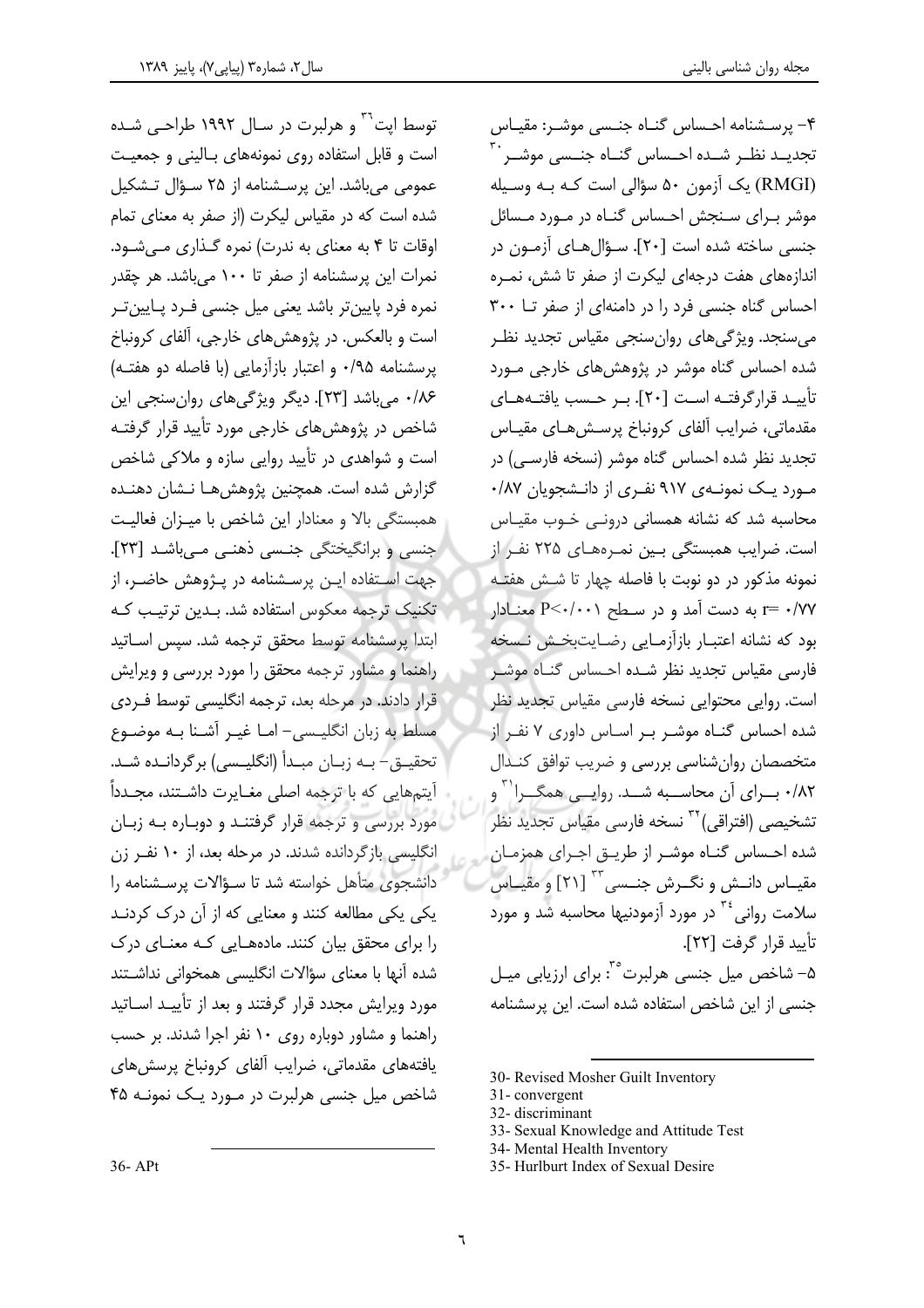پرسشنامه احساس گناه جنسی. بـا توجـه بـه موضـوع

پژوهش ابتدا پرسشنامههایی که کمتر حساسیت برانگیز

بودند قرار گرفتند و سپس پرسشنامه میـل جنـسی و

احساس گنـاه جنـسى. بـا توجـه بـه موضـوع حـساس

پژوهش، قبل از اجرای پرسشنامهها اطلاعاتی در اختیار

آزمودنيهـا دربـاره موضـوع پـژوهش قـرار مـي۶رفـت،

ملاکهای ورود و شمول مطرح میشد و به آزمودنیها

توضیح داده می شد که تمام اطلاعات محرمانه هستند و

تنها در جهت کار پژوهشی از آنها استفاده خواهـد شـد.

همچنین بـرای کـاهش سـوگیری در پاسـخدهی بـه

آزمودنیها اطلاع داده شد کـه نیـازی بـه ذکـر نـام در

پرسشنامهها نیست. روش اجرا به شیوه گروهی بود. بعد

از هماهنگی با آموزش و امور کلاسها به کلاسهای

مقاطع کارشناسی و کارشناسی ارشد و دکترا مراجعه شد

و پرسشنامهها توسط محقق به شکل گروهی اجرا شـد.

قبل از شروع هر كلاس با استاد مربوطه توافق به عمل

می آمد که ۳۰ دقیقـه از وقـت انتهـایی کلاسـش را در

اختیار پژوهشگر بگـذارد. در دانـشگاه تربیـت مـدرس،

علاوه بر اجرای گروهمی در کلاس های مقاطع

نفری از گروه نمونـه ۰/۸۹ محاسـبه شـد کـه نـشانه همسانی درونی خوب مقیاس است. اعتبـار بازآزمـایی پرسشنامه از طریق محاسـبه ضـرایب همبـستگی بـین نمرههای ۴۵ نفر از نمونهی مذکور در دو نوبت با فاصله دو هفته r=۰/۸۹۷ به دست آمد کـه در سـطح ۰/۰۱ معنادار بود است. آلفای کرونبـاخ پرسـشنامه پـس از اجرای نهایی روی تمام نمونـه (۱۹۲) نفـر، ۰/۹۳۳ بـه دست آمد کـه نـشان دهنـده همـسانی درونـی خـوب پرسشنامه است. روایی محتوایی نسخه فارسی شباخص میــل جنــسی هرلبــرت، بــر اســاس داوری ۵ نفــر از متخصصان روان شناسی بررسی و ضریب توافق کنـدال ١٨۶، برای آن محاسبه شد کـه سـطح ٠/٠١ معنـادار مے باشد.

**روند اجرای پژوهش:** با توجه به فقدان پرسـشنامه در زمینه سنجش میل جنسی در کشور، پس از مطالعـه و جستجوی اینترنتی، با یکی از روان شناسان آمریکایی (دیوید هرلبرت<sup>۳</sup>) که پرسشنامهای در زمینه میل جنسی (شاخص میل جنسی هرلبرت) تهیه کرده بود، از طريق يست الكترونيك، ارتبـاط برقـرار شـد و بعـد از تقاضای پرسشنامه و ارسال آن، روند ترجمه پرسشنامه (با استفاده از تکنیک ترجمه معکوس) شروع شد. بعد از ترجمه و بررسی های لازم در این زمینه، ابتدا پرسشنامه روی ١٠ نفر برای ارزیابی محتوایی و سپس روی ۴۵ نفر برای بررسی اعتبار (همسانی درونی) اجرا شد. همچنین برای ارزیابی اعتبار أزمون مجدد، پرسشنامه بعد از ٢ هفته روى همان ۴۵ نفر اجرا شد و نتايج رضایتبخشی به دست آمد. بعد از اطمینــان از مناسـب بودن پرسشنامه، مطالعه اصلی شروع شد. ترتیب قـرار گرفتن پرسشنامهها در پژوهش حاضر بدین قرار بود: ۱) توضيحي كلي درباره پژوهش، محرمانه بودن اطلاعات و پرسشنامه اطلاعات فردی که در صفحه نخست قرار گرفتند. ۲) پرسشنامه سبک دلبستگی ۳) پرسشنامه رضایت مندی زناشویی ۴) پرسشنامه میل جنسی ۵)

کارشناسی ارشد و دکترا، با مراجعه به خوابگاه متـأهلین و مراجعه به تک تک واحدها و توضیح شرایط و بررسی ملاک شمول و رد آزمودنیها، پرسشنامههـا بـین افـراد پخش و بعد از چند ساعت جمعآوری شد و به سـؤالات آزمودنیها درباره پرسشنامهها یاسخ داده شـد.کـل ایـن فرآیند ۴ ماه به طول انجامید. ملاحظات اخلاقي پژوهش حاضر به شرح ذيـل بودنـد: ١) كليه ياسخ دهندهها به صورت كتبي اطلاعـاتي در مورد پـژوهش دريافـت كـرده و در صـورت تمايـل در پژوهش مشاركت كردند. ۲) افراد آزادي كامـل داشـتند که در صورت عدم تمایل در پژوهش شرکت نکنند. ۳) این اطمینان به آزمودنیها داده شد کـه تمـام اطلاعـات محرمانه هستند و برای امور پژوهشی مورد استفاده قرار

خواهند گرفت. ۴) به منظور رعایت حریم خصوصی نام

<sup>37-</sup> David Hurlbert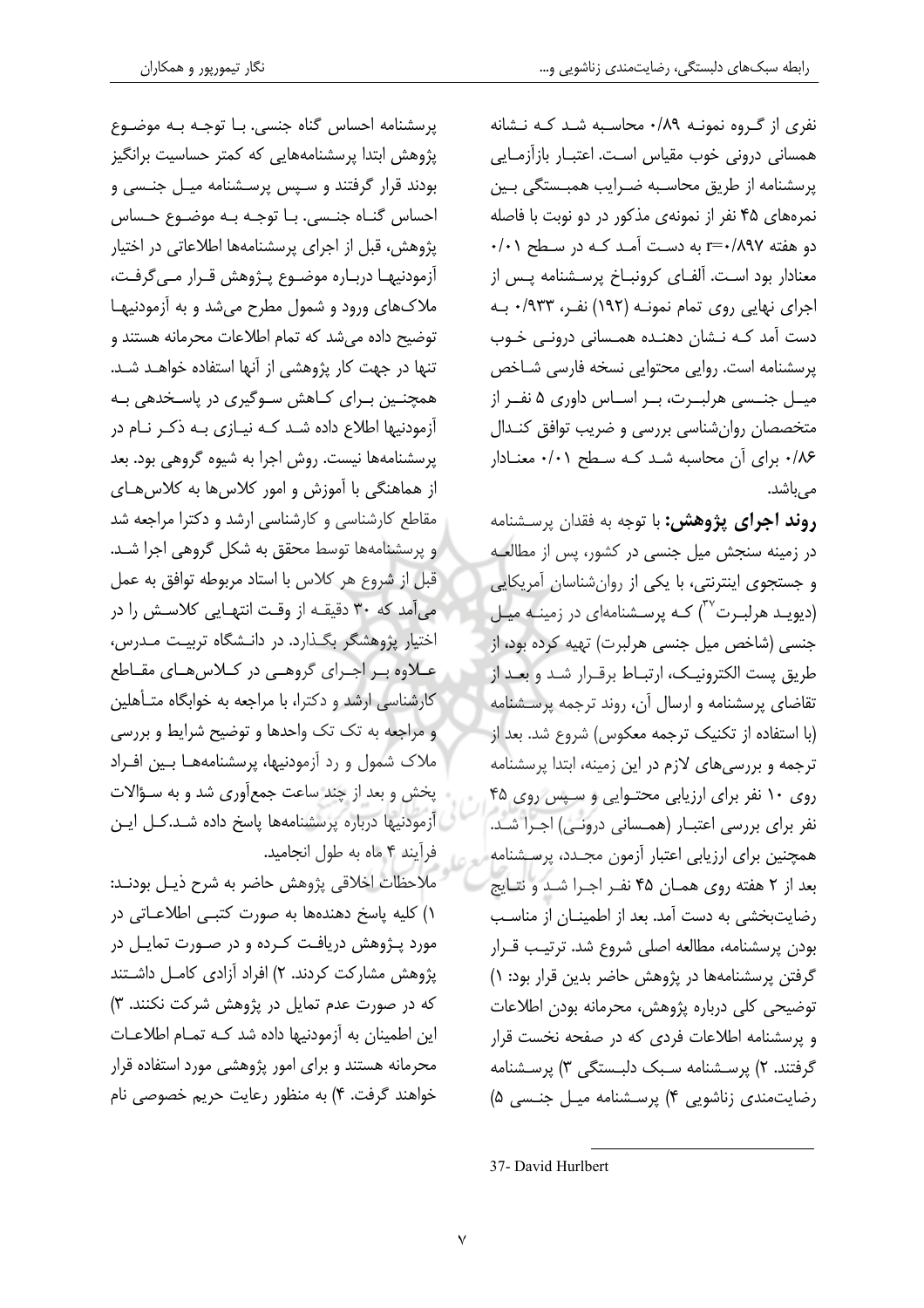و نام خانوادگی شـرکت کننـدگان ثبـت نـشد. ۵) در صورت تمایل، شرکت کنندههـا در قالب یـک جلـسه مشاوره انفرادى امكان ارائه نتايج پژوهش پس از اتمام انجام پژوهش برایشان وجود داشت. ۶) برای اطمینان از روند کار کلیه پرسشنامهها توسط خود پژوهشگر اجرا شد.

## بافتهها

اطلاعات توصیفی شاخص های به کار رفته در پژوهش، سن (به سال) و مدت زمان ازدواج آزمودنیها (به ماه) در جدول ١ مشاهده مى شود. همچنين، ۶۷ نفر از آزمودنيها در مقطع کارشناسی، ۱۰۲ نفر در مقطع کارشناسی ارشد و ٢٣ نفر در مقطع دكترى مشغول به تحصيل بودند. ۸۲ نفر از آزمودنیها در دانشگاه علوم بهزیستی، ۶۷ نفر در دانشگاه تربیت مدرس و ۴۳ نفر در دانشگاه آزاد اسلامی مشغول به تحصیل بودند. جهت یاسخ گویی به مسأله پژوهش، همهی آزمودنیها به مقیاس های سبک دلبستگی (شامل سه سبک دلبستگی ایمن، ناایمن اجتنابی و ناایمن دوسوگرا)، رضایتمندی زناشویی، احساس گناه جنسی و میل جنسی پاسخ دادند که اطلاعات توصیفی آنها در جدول ۱ آمده است. جهت ارزیابی رابطه بین متغیرهای پژوهش از روش تحلیل همبستگی پیرسون استفاده شد که نتایج آن در جدول۲ قابل مشاهده مىباشد. براساس نتايج تحليل همبستكى جدول٢، بين ميل جنسى و سبك دلبستگى ايمن P<٠/٠١) و r=٠/٢٨٣)، سبك دلبستگي ناايمن دوسوگرا (P>٠/٠۵ و r=٠/٠۵)، سبک دلبستگی ناایمن اجتنابی (۶٬۰/۰۱ و ۲۳۱/۰۱=r)، رضایت مندی زناشویی  $P<\cdot/\cdot$ ) و ۲۵۱۲–۲ $r=-(r=\cdot/\Delta)$ ، احساس گناه جنسی (۲۰/۰۱)  $(r=*/\mathfrak{S})$ و ۲۴۴/۰۳)، سن (۲۰/۰۱) و ۲ $r=$ ۰/۵۵۳) و مدت زمان ازدواج (۶/۰/۰۱ و ۶۹\*۰/۳۳) رابطه معناداری وجود

دارد. همچنین برای بررسی تفاوت میانگین نمرات میل جنسی افراد دارای سبکهای دلبستگی مختلف، از روش تحلیل واریانس یک طرفه استفاده شد. نتایج به دست آمده نشان داد که بین میانگین نمرات میل جنسی سبکهای مختلف دلبستگی به طور معنادار تفاوت وجود دارد (P<-/··۱ و ۲۵/۷۱=F). همچنین بررسی تعقیبی تفاوت میانگین میل جنسی در سبکهای مختلف دلبستگی به روش توکی حاکی از تفاوت معنادار ميل جنسي در گروه دوسوگرا و ايمن در مقایسه با گروه اجتنابی است. به بیان دیگر افراد دارای سبک دلبستگی ایمن و دوسوگرا در مقایسه با افراد دارای سبک دلبستگی اجتنابی، به طور معناداری میل جنسی بالاتری را گزارش مینمایند. این یافته در جدول۳ مشاهده میشود. جهت بررسی تأثیر متغیرهای پیش بین پژوهش (سبکهای دلبستگی، رضایتمندی زناشویی و احساس گناه جنسی) در تبیین واریانس میل جنسی، متغیرهای پیش بین وارد معادله رگرسیون (به شیوه گام به گام) شدند که نتایج آن در جدول۴ مشاهده میشود. همان طور که معادله رگرسیون نشان می دهد، رضایت مندی زناشویی، سبک دلبستگی دوسوگرا و احساس گناه جنسی رابطه معناداری با میل جنسی در زنان دارند (P<٠/٠٠١، af=٣، ٣=5۴/١،  $P<\cdot/\cdot$ ، ۳۹/۸). این متغیرها در مجموع ۴۹/۸ درصد از میل جنسی در زنان را پیش بینی میکنند (R<sup>2</sup>=۰/۴۹۸). ضریب تأثیر متغیرهای رضایتمندی زناشویی، سبک دلبستگی دوسوگرا و احساس گناه جنسی به ترتیب (B=٠/٢۵، B=٠/٣۵، -=B) است. بنابراین با توجه به این یافتهها، رضایتمندی زناشویی، سبک دوسوگرا و احساس گناه جنسی می توانند میل جنسی را در زنان پیش بینی کنند.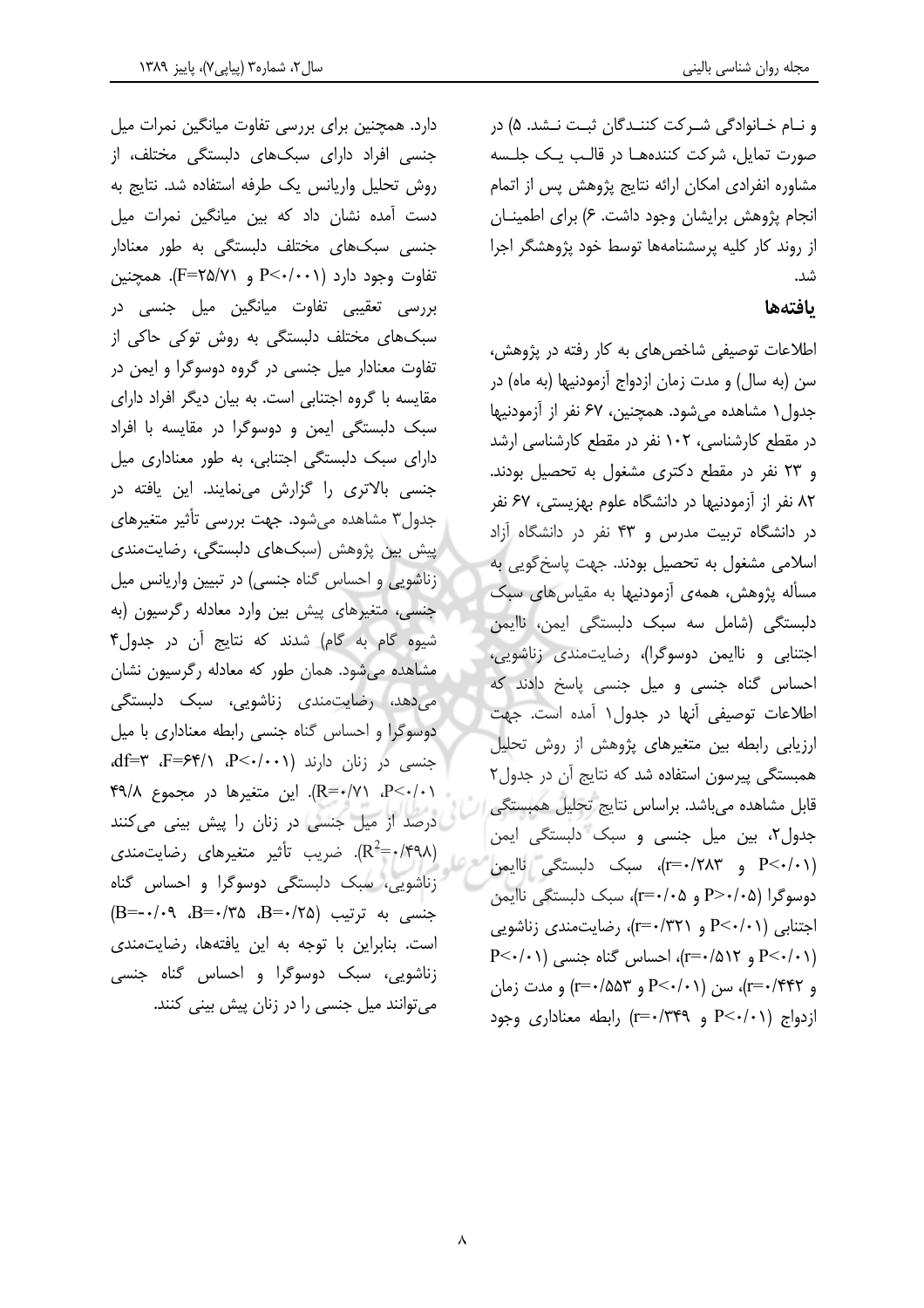|  |  | <b>جدول ( )</b> اطلاعات توصیفی مرتبط با سبکهای دلبستگی، رضایتمندی زناشویی، احساس گناه جنسی، میل جنسی، |  |
|--|--|-------------------------------------------------------------------------------------------------------|--|
|--|--|-------------------------------------------------------------------------------------------------------|--|

| نس و ست رس روبن ارسومیها |       |         |               |              |  |  |
|--------------------------|-------|---------|---------------|--------------|--|--|
| شاخصها                   | حداقل | حداكثر  | ميانگين       | انحراف معيار |  |  |
| ايمن                     | ۶     | ٣١      | $Y\ Y\$ ۵     | ۵            |  |  |
| اجتنابي                  | ۶     | ٣١      | Yf/9Y         | ۵            |  |  |
| دوسوگرا                  | ٧     | ٣١      | 10/f.         | ۵            |  |  |
| رضایتمندی زناشویی        | ٨Y    | ٢٢۴     | $Y/Y/\cdot Y$ | ۲۴/۳۵        |  |  |
| احساس گناه جنسی          | ۲۴    | ٢٧.     | 185178        | $\Delta V/Y$ |  |  |
| میل جنسی                 | ۱۵    | ۹۱      | 55/17         | 18/9         |  |  |
| سن                       | ١٨    | ۴٠      | ۲۶            | ۴            |  |  |
| مدت زمان ازدواج          | ۲ ماه | ۱۵۰ ماه | ۴۱            | ۳۶           |  |  |

سن و مدت زمان ازدواج آزمودندها

۔<br>**جدول ۲)** ماتریس همبستگی بین متغیرهای پژوهش

| متغير                   |                            |                     |                 |                     | ۵         | $\epsilon$                   |                             | ⋏ |
|-------------------------|----------------------------|---------------------|-----------------|---------------------|-----------|------------------------------|-----------------------------|---|
| ۱. دلبستگ <i>ی</i> ایمن |                            |                     |                 |                     |           |                              |                             |   |
| ۲. دلبستگی اجتنابی      | $\cdot$ / $\vee\wedge^*$ * |                     |                 |                     |           |                              |                             |   |
| ۳. دلبستگی دوسوگرا      | $-.79$ **                  | $\cdot/\rightarrow$ |                 |                     |           |                              |                             |   |
| ۴. رضایت زناشویی        | $\cdot$ / $\circ$ x $*$    | $-.$ /۴۲۴**         | $-150**$        |                     |           |                              |                             |   |
| ۵. احساس گناه جنسی      | $-1750**$                  | $.70y**$            | $.75$ **        | $-150**$            |           |                              |                             |   |
| ۶. میل جنسی             | $\cdot$ /۲ $\Lambda$ ۳**   | $-1771$ **          | $.1155*$        | $-(015 *$           | $-1$ $55$ |                              |                             |   |
| ٧. سن                   | $-170**$                   | $\cdot$ /٢۵**       | $\cdot/\cdot$   | $-\cdot\Delta^{**}$ | $.$ /۴۳** | $-\cdot$ / $\Delta\Delta$ ** |                             |   |
| ۸. مدت ازدواج           | $-\cdot$ / $\uparrow^*$ *  | $.7$ **             | $\cdot/\cdot$ ۴ | $-17\lambda**$      | $.779$ ** | $-.75$ **                    | $\cdot$ / $\gamma\gamma$ ** |   |

$$
* \mathsf{p}{<}{\boldsymbol{\cdot}}/{\boldsymbol{\cdot}}{\boldsymbol{\mathsf{\Delta}}}
$$

$$
*^{\mathbf{p} < \cdot/\cdot} > \mathcal{E}_\mathcal{P}
$$

جدول۳) خلاصه مدل رگرسیون گام به گام، تحلیل واریانس و شاخصهای آماری رگرسیون میل جنسی از روی سبکهای دلبستگی، رضایتمندی زناشویی و احساس گناه جنسی

| Adjust<br>$\mathbf{R}^2$ | Dʻ<br>N        | R              | سطح معنادارى        |               | ميانگين مجذورات   | درجه أزادى | متغيرها       | مدل    |
|--------------------------|----------------|----------------|---------------------|---------------|-------------------|------------|---------------|--------|
| $\cdot$ /۲۵              | ۰/۲۶           | $\cdot/\Delta$ | $\cdot$ / $\cdot$ \ | ۶/۶۷          | $f/f \setminus f$ |            | ِضايت زناشويي | گاھ    |
| $\cdot$ /۴۳              | $\cdot$ /۴۴    | ۱۶۶            | $\cdot$ / $\cdot$ \ | $\frac{6}{3}$ | 9/151             |            | سبک دوسوگرا   | گام '  |
| $.$ /۴۹۸                 | $\cdot/\Delta$ | ۰/۷۱           | $\cdot/\cdot\cdot$  | ۱/۶۴          | $\lambda$         |            | احساس گناه    | گام "ا |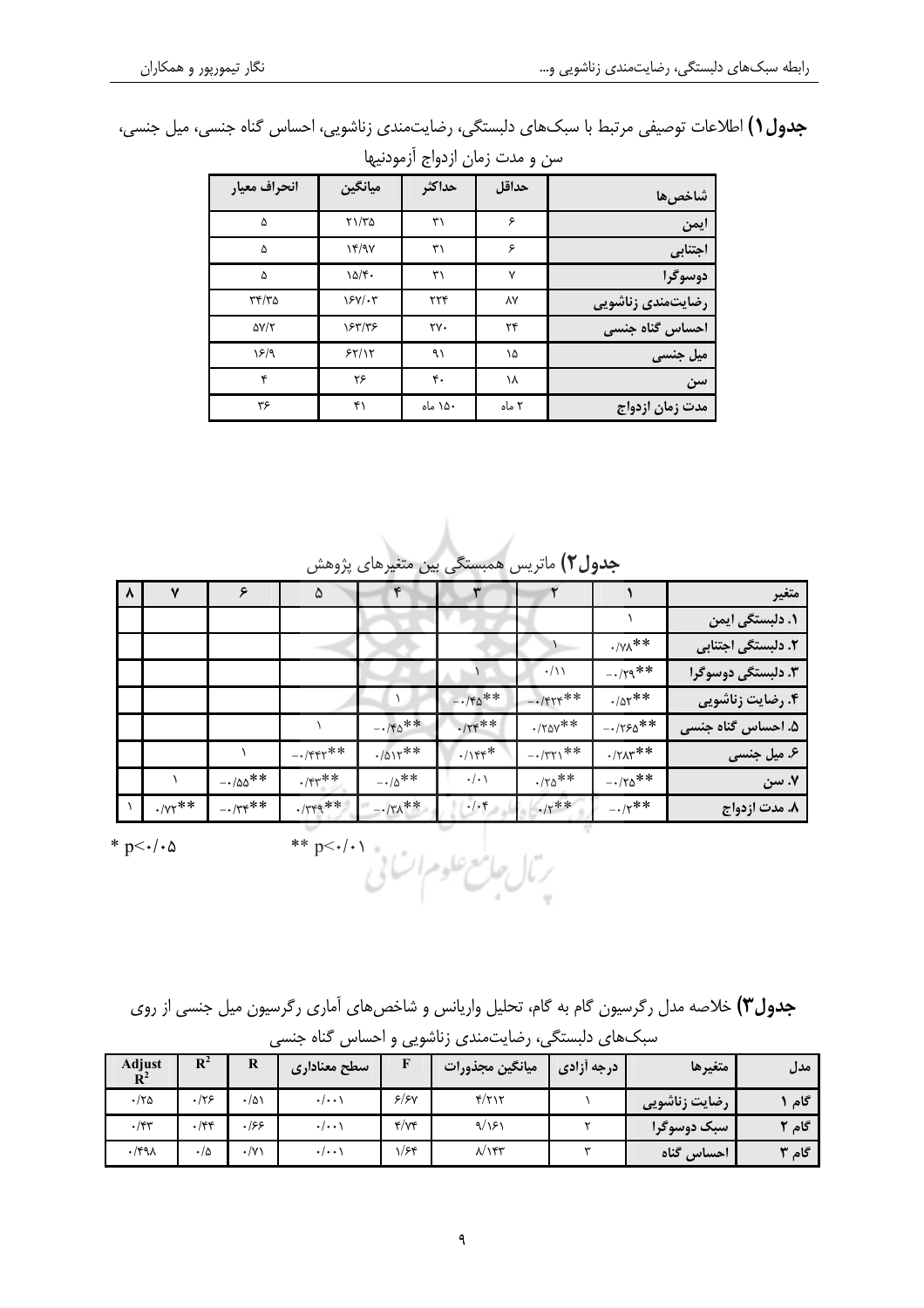| جنسے ،         |                |                |                 |             |               |  |  |
|----------------|----------------|----------------|-----------------|-------------|---------------|--|--|
| سطح معناداري   |                | ضريب بتا       | خطاي معيار      | ضريبB       | متغير         |  |  |
| $\cdot/\cdots$ | $\lambda/\tau$ | $\cdot/\Delta$ | $\cdot/\cdot$ ۳ | $\cdot$ /۲۵ | رضايت زناشويي |  |  |
| $\cdot/\cdots$ | Y/Y            | $\cdot$ /۴۷    | $\cdot/\cdot7$  | $\cdot$ /۳۵ | سبک دوسوگرا   |  |  |
| $\cdot/\cdots$ | ۴/۹            | $ \cdot$ /۲۷   | $\cdot/\cdot$   | −∙∕∙੧       | احساس گناه    |  |  |

ج**دول۴)** جدول ضرایب رگرسیون میل جنسی از روی سبکهای دلبستگی، رضایتمندی زناشویی و احساس گناه

**ىحث** 

دارای سبک دلبستگی اجتنابی) به دلیل احساس ایمنی بالاتر در رابطه و احساس صمیمیت روانی بیشتر با شریک جنسیشان، میل جنسی بیشتری را نیز تجربه می کنند، اما افراد دارای سبک دلبستگی ناایمن اجتنابی به دلیل احساس ناراحتی حاصل از صمیمت و ناتوانی در شکل دادن روابط نزدیک با دیگران، میل جنسی کمتر*ی* را تجریه میکنند و از رابطه جنسی پرهیز می کنند. از طرفی دیگر افراد دارای سبک دلبستگی ناایمن دوسوگرا به دلیل آشفتگ*ی* در سبک دلبستگیشان، نیاز شدید به جنبههای عاطفی رابطه جنسی و صمیمیت هیجانی و ترس دائم از طرد شدن از سوی شریک جنسی، مکرراً درگیر رفتار جنسی میشوند و میل جنسی بالایی را گزارش میکنند. همچنین رابطه مثبت معناداری بین رضایتمندی زناشویی و میل جنسی مشاهده شد. این یافته منطبق با یافته پژوهش برزنیاک'<sup>۴</sup> و ویسمن<sup>۲</sup>ٔ [۲۵] میباشد. آنها به بررسی رابطه بین میل جنسی، رضایت زناشویی و قدرت زناشویی در ۶۰ زوج پرداختند. نتایج نشان داد که بین زنان و مردان در رضایت زناشویی تفاوت معنادار وجود ندارد ولی در میل جنسی تفاوت معنادار وجود داشت به طوری که میانگین نمرههای مردان در میل جنسی بالاتر از میانگین نمرههای زنان بود. همچنین رضایت زناشویی ارتباط معناداری با میل جنسی داشت اما شواهدی برای اثر تعدیل کننده قدرت زناشویی پیدا نشد. تحقیقات نشان میدهد که یکی از علل اساسی اختلالات عملکرد جنسی، مشکلات ارتباطی و پریشانی

هدف از این مطالعه بررسی رابطه سبکهای دلبستگی، رضایتمندی زناشویی و احساس گناه جنسی با میل جنسی در زنان بود. نتایج نشان داد که بین سبکهای دلبستگی و میل جنسی رابطه معناداری وجود دارد. این  $\lqqqq$ یافته همگام با پژوهش دیویس $\lqqqqqqqqqqqqqqqqqqqqqqq$ [۲۴] میباشد. در پژوهش آنها بین سبک دلبستگی مضطرب (دوسوگرا)، انگیزه جنسی کلی و انگیزههای اختصاصی دیگر– به غیر از مؤلفه لذت جسمانی– ارتباط مثبت وجود داشت. سبک دلبستگی اجتنابی با انگیزه نزدیکی عاطفی و اطمینان یابی به عنوان اهداف رابطه جنسی، ارتباط منفی و با دستکاری شریک ارتباط مثبت داشت، اما ارتباطش با دیگر انگیزهها بسیار کم بود. شور و اشتیاق جنسی با سبک مضطرب ارتباطی مثبت و با سبک اجتنابی ارتباط منفی داشت. از طرفی اضطراب در سبک دلبستگی با حفظ شور و اشتیاق در طی زمان ارتباط مثبت اما سبک دلبستگی اجتنابی با حفظ شور و اشتیاق در طی زمان ارتباطی منفی داشت. نتایج مطالعه آنان نشان داد که افراد دارای سبک دلبستگی مضطرب شدیداً بر رابطه جنسی تکیه میکنند و به آن وابسته هستند، زیرا یک روش اصلی بر آوردن نیازهای شدید این افراد به امنیت، نزدیکی جویی و عشق است. با توجه به پژوهشهای انجام شده و نتایج به دست آمده از این تحقیق میتوان فرض کرد که افراد دارای سبک دلبستگی ایمن (در مقایسه با افراد

41- Berzniack 42- Weissman

<sup>38-</sup> Davis

<sup>39-</sup> Shaver

<sup>40-</sup> Vernon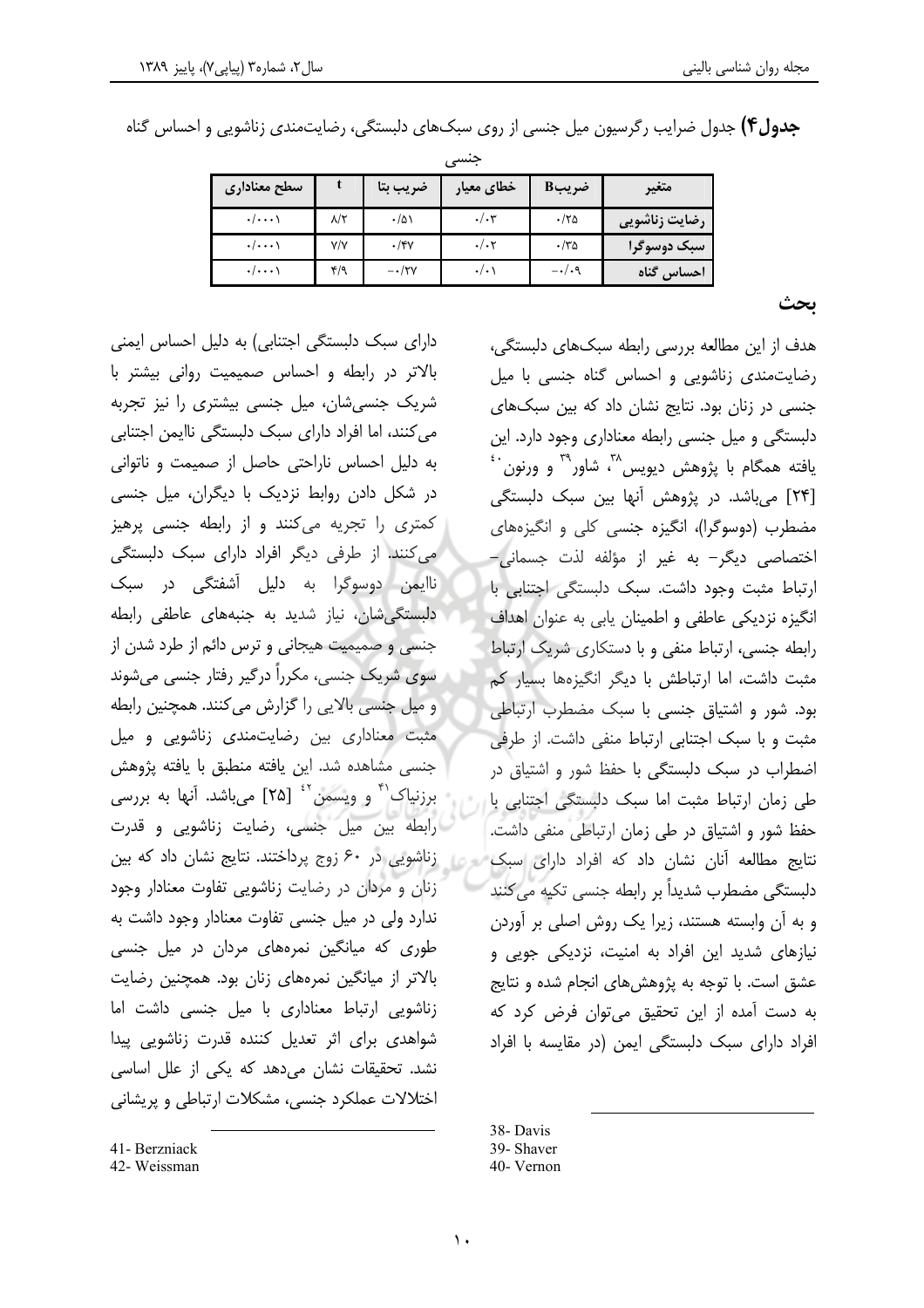ازدواج فرد طولانی میشود، فرد سالهای سال با این احساس گناه درگیر است و به طور طبیعی این احساس گناه جنسی بعد از ازدواج نیز همراه او خواهد بود و رابطه جنسی برای فرد ماهیت تعارضی و گناه آلود پیدا می کند. تمام این موارد منجر به این می شود که فرد برای جلوگیری از احساس گناه آلود بودن و تعارضات همراه با آن از رابطه جنسی اجتناب کند. این مسأله در زنان مشهودتر می باشد و دلیل آن هم مسائل فرهنگی می باشد. دختران به دلیل ضرورت حفظ بکارت تا زمان ازدواج، از روابط جنسی پرهیز می کنند و مرتباً این پیام را دریافت می کنند که رابطه جنسی، رابطهای گناه آلود می باشد و این امر در آنها نهادینه می شود و بعد از ازدواج نیز ادامه می یابد. میان سن زنان و میل جنسی نیز رابطه معکوس معناداری مشاهده شد. در تحقیقی که هارتمن و همکاران<sup>٤٤</sup> [۲۷] در مورد کاهش تمایلات جنسی در زنان میان سال و مسن انجام دادند، نتایج مشابه به دست آمد که بیانگر شیوع اختلالات عملکرد جنسی به ویژه کاهش میل جنسی و اختلال برانگیختگی جنسی با افزایش سن در زنان بود. کونتولا<sup>۴۵</sup> و مانیلا<sup>۶۰ </sup> [۲۸]، در پژوهشی به بررسی اثر بالا رفتن سن بر فعالیت و میل جنسی پرداختند. نتایج نشان داد که با افزایش سن زنان بیشتر از مردان، کاهش میل جنسی را گزارش مینمایند. در تحلیل رگرسیون، زمانی که اثر دیگر فاکتورها کنترل شدند، سن یکی از پیش بینی کنندههای فعالیت جنسی- نه میل جنسی – بود. مدت ارتباط، زمانی که دیگر متغیرها کنترل شدند، تأثیری بر فعالیت و میل جنسی نداشت [٢٨]. با توجه به پژوهش های انجام شده، با افزایش سن، میل جنسی زنان کاهش می یابد. به نظر می رسد که عوامل فیزیولوژیک بر کاهش میل جنسی تأثیر گذار باشد. با افزایش سن زنان و نزدیک شدن آنها به سنین یائسگی در میزان فعالیت و میل جنسی آنها تغییراتی

در رابطه زناشویی میباشد [۸]. با توجه به پژوهشهای متعددی که در این زمینه انجام شده و نتیجه تحقیق حاضر می توان نتیجه گرفت که رضایتمندی زناشویی یکی از عوامل مؤثر بر میل جنسی میباشد. به نظر میرسد تعارض و درگیری بین زوجین اثرات مخربی بر روابط جنسی- به خصوص در زنان- دارد. هر چقدر زنان رابطه بهتری با همسران خود داشته باشند و تفاهم بیشتری در جنبههای مختلف زندگی خود با همسرشان احساس کنند، میل جنسی بالاتری خواهند داشت و فراواني رابطه جنسي افزايش مي يابد. البته گروه نمونه پژوهش حاضر، زنان بودند و احتمال دارد که نتیجه در مردان متفاوت باشد، به همین دلیل انتخاب گروه نمونه به صورت زوجی و مقایسه نتایج به دست آمده از همسران با هم می تواند نتایج جالبی را در بر داشته باشد. نتایج پژوهش حاکی از رابطه منفی معناداری بین احساس گناه جنسی و میل جنسی بود. بازخورد افراد در مورد مسائل جنسی، از جمله احساس گناه جنسی، یکی از دلایل شایع عدم رضایت جنسی و شکل گیری مشکلات جنسی در آنهاست. وجود چنین بازخوردهایی منجر به مشکلاتی مانند زود انزالی و ناتوانی جنسی در مردها و کم میلی جنسی و ناتوانی در تجربه ارگاسم در زنان می شود [۱۵]. بر اساس نظر سادوک<sup>۶۴</sup> [۲۶]، احساس گناه و معیارهای اخلاقی در این اختلالها به خصوص اختلالات کم میلی جنسی، برانگیختگی و آنورگاسمی تأثیرگذار هستند. به نظر می رسد که ۔<br>احساس گناہ جنسی یک مقوله فرھنگی باشد. در فرهنگهای شرقی، به خصوص در کشور ما، رابطه جنسی تابو میباشد و فرد بعد از ازدواج میتواند رابطه جنسی داشته باشد و در سالهای قبل از ازدواج مکرراً این پیام را دریافت می کند که رابطه جنسی نادرست است و گناه محسوب میشود. این امر منجر به شکل گیری و افزایش احساس گناه جنسی در افراد مي شود. خصوصاً زماني كه فاصله بين سن بلوغ و

<sup>44-</sup> Hartman et al

<sup>45-</sup>Kontula

<sup>46-</sup>Manila

<sup>43-</sup>Sadock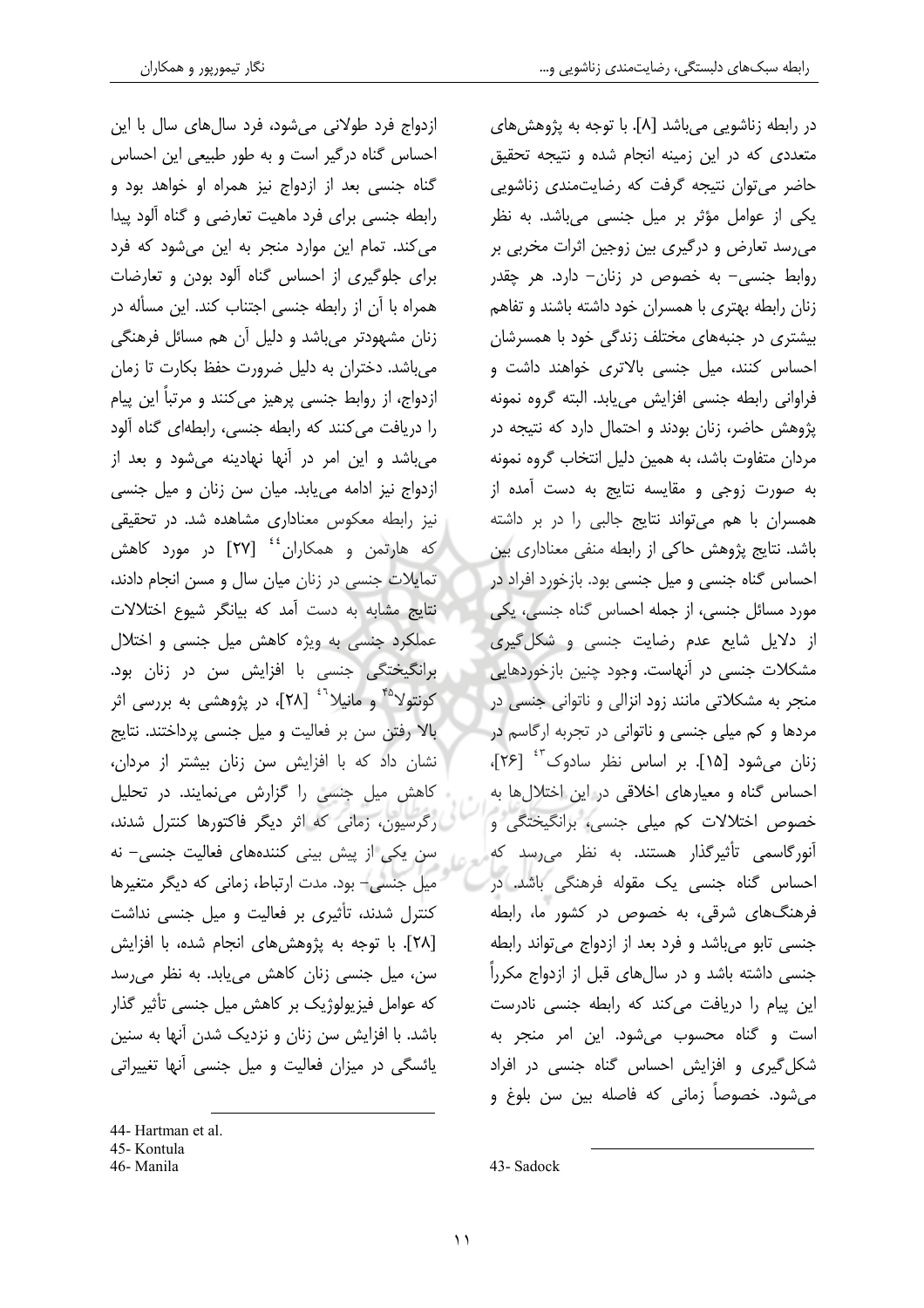میل جنسی باشد. با گذشت مدت زمانی از رابطه بین همسران و همچنین تجربه فرزند دار شدن، شور و اشتیاق جنسی اولیه از بین می رود و جای خود را به صميمت رواني مىدهد. آشنايي بلند مدت، علاقه جنسی را کم میکند. بعد از گذشت مدتی از رابطه جنسی در یک ارتباط، هیجان اولیه کاهش می یابد و حالت راکد به خود می گیرد. به نظر می رسد تجربه تولد فرزند و تغییرات به دنبال آن اثرات به سزایی بر میل و فعالیت جنسی داشته باشد که در پژوهش حاضر به آن پرداخته نشده است. همچنین نتایج تحلیل رگرسیون گام به گام نشان داد که رضایتمندی زناشویی، سبک دلبستگی دوسوگرا و احساس گناه جنسی قادر به تبیین ۴۹/۸ درصد از واریانس میل جنسی بودند. اما سبک دلبستگی ایمن و ناایمن اجتنابی قادر به پیش بینی میل جنسی نبودند. این امر احتمالاً به دلیل همبستگی بالای بین سبک ایمن و اجتنابی با احساس گناه جنسی و رضایت مندی زناشویی باشد، به طوری که وقتی سه سبک مختلف دلبستگی به تنهایی وارد معادله رگرسیون شدند، سبک دلبستگی اجتنابی و دوسوگرا قادر به پیش بینی ۱۲/۷ درصد از واریانس میل جنسی بودند. در .<br>موقعیتی دیگر سه سبک مختلف دلبستگی به همراه احساس گناه جنسی وارد معادله رگرسیون شدند. در این حالتِ، احساس گناه جنسی، سبک دوسوگرا و ایمن قادر ے به پیش بینی ۳۱ درصد از واریانس میل جنسی بودند. زمانی که برای تحلیل رگرسیون از روش همزمان (Enter) استفاده شد، تمام متغیرهای پیش بین (رضایتمندی زناشویی، سبک اجتنابی، احساس گناه جنسی، سبک دوسوگرا و ایمن) وارد معادله رگرسیون شدند و قادر به پیش بینی ۵۰ درصد از واریانس میل جنسی بودند. مطالعه حاضر محدودیتهایی داشت که به شرح زیر میباشند: ۱) نمونه پژوهش را زنان دانشجو تشکیل میدادند که به لحاظ فرهنگی، اجتماعی و اقتصادی قشر خاصی هستند، بنابراین تعمیم نتایج به

رخ میدهد. تجربه حملات گرگرفتگی و خشکی واژن احتمالاً دو عامل تأثیر گذار بر کاهش میل جنسی میباشند. از طرفی با افزایش سن زنان و تجربه تولد فرزند، فعالیت جنسی آنها نیز تغییر میکند. ایجاد مشغلههای بیشتر، امور فرزند داری، نداشتن حریم خصوصی قبلی و اوقات فراغت کمتر احتمالاً عواملی هستند که میتوانند بر کاهش میل جنسی تأثیر بگذارند. از طرفی برخی از زنان بعد از عبور از مرحله آغازین پائسگی و ترک فرزندانشان از خانه، میل جنسی شان دوباره افزایش می یابد. به نظر می رسد این امر به دلیل تطابق پیدا کردن با تغییرات دوره یائسگی و پیدا کردن اوقات فراغت بیشتر در دوران بازنشستگی باشد. در پژوهش حاضر نمونه زنان در گروه سنی ۴۰-١٨ ساله قرار داشتند و امكان مقايسه ميل جنسى زنان در ردههای سنی مختلف وجود نداشت. انتخاب و مقایسه میل جنسی زنان در گروههای سنی مختلف می تواند نتایج جالبی را در بر داشته باشد. نتایج پژوهش نشان داد که بین طول مدت ازدواج و میل جنسی رابطه معکوس معناداری وجود دارد. بدین ترتیب که با افزایش مدت زمان زندگی مشترک زنان، میل جنسی آنها کاهش می یابد. کلمنت<sup>٤٧</sup> [٢٩] در مقالهای کاهش میل جنسی در روابط بلند مدت را تبیین میکند. او کاهش میل جنسی را نتیجه فرآیند خود سازمان دهی زوجین می داند. یافته تحقیقات او نشان می دهند که با افزایش طول مدت رابطه، میل جنسی در زوجین کاهش می یابد [٢٩]. كلاسمن <sup>٤٨</sup> [٣٠] در يک مطالعه به بررسي ارتباط بین مدت رابطه و انگیزه جنسی پرداخت. نتایج نشان دادند که فعالیت و رضایت جنسی با افزایش مدت رابطه، كاهش مى يابد. با افزايش مدت رابطه، ميل جنسی تنها در زنان کاهش میبابد. با افزایش طول مدت رابطه، میل برای با محبت و حساس بودن در زنان افزایش و در مردان کاهش یافت [۳۰]. به نظر می رسد تازگی ارتباط یکی از عوامل مؤثر بر افزایش

<sup>47-</sup> Clement

<sup>48-</sup>Klassman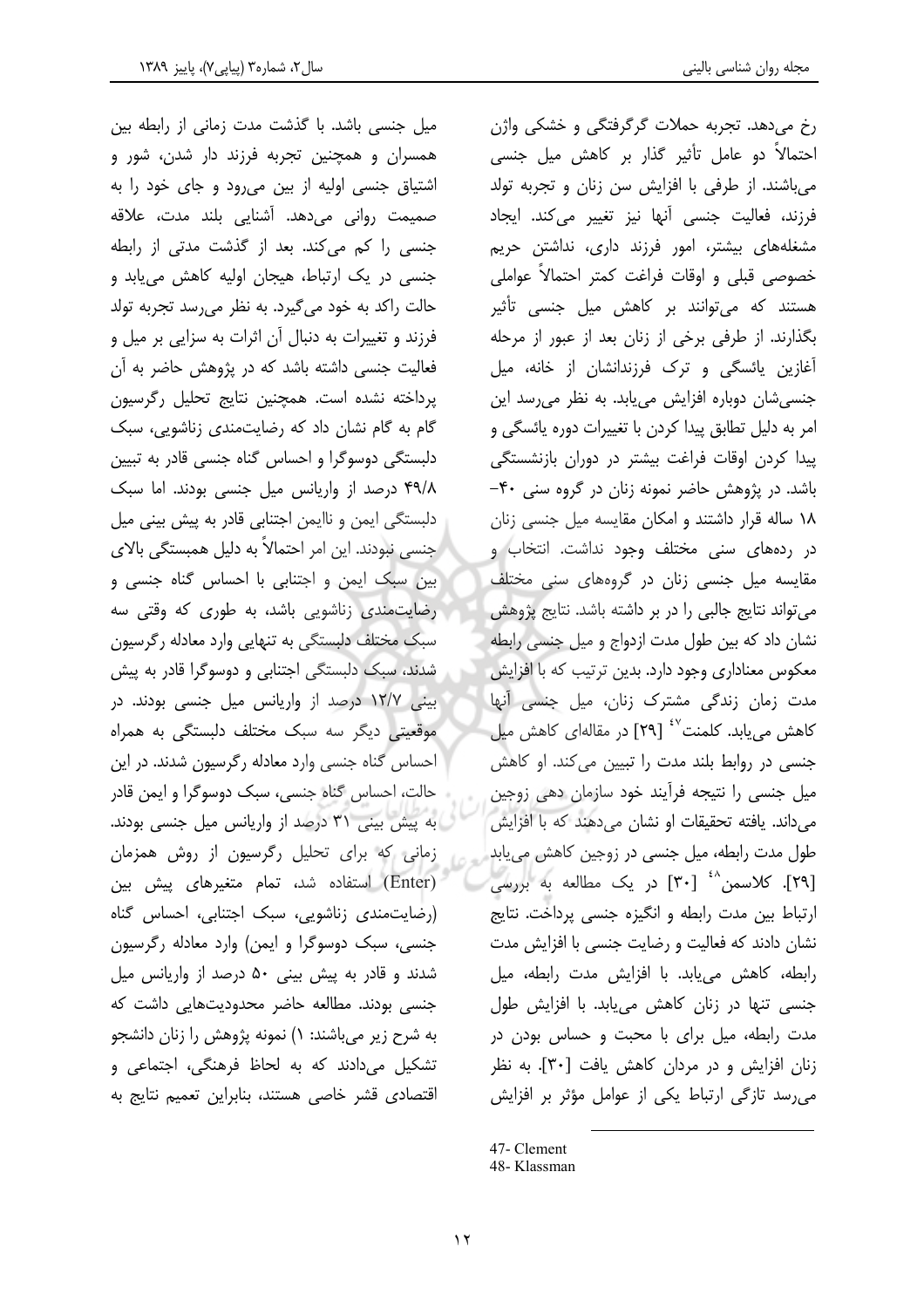handbook of psychological disorders: a step by step manual. New York: Guilford press; 2005. p. 566-572.

9- Bowlby J. Attachment and loss: Vol. 2. Separation: Anxiety and anger. New York: basic books; 1973. p. 250-254.

10- Ainsworth MDS, Blehar M, Waters E, Wall S. Patterns of attachment: A psychological study of the strange situation. Hillsdale, NJ: Erlbaum; 1978. p. 187-191.

11- Hazan C, Shaver PR. Attachment as an organizational framework for research on close relationships. Psyc Inq. 1994; 5(1): 1-22.

12- Burnette JL. et al. Insecure attachment and depressive symptoms: The mediating role of rumination, empathy and forgiveness. Pers & Ind Dif. 2009; (46): 276-280.

13- Meredith P. Onsworth T. Strong J. A review of linking adult attachment theory and chronic pain: presenting a conceptual model. Clin Psychol Rev. 2008; (28): 407-429.

14- Hurlbert DV, Fertel EV, Singh E, Fernandez F. The role of sexual functioning in the sexual desire adjustment of women with hypoactive sexual desire disorder. Can J Human Sex. 2005; (14): 125-140.

۰۱۵ ژاندا ل. آزمونهای شخصیت۲۰۰۱. محمد علی بشارت، محمد حبيب نژاد، مترجمان. تهران: انتشارات آييژ؛ ۱۳۸۴.

۱۶- دلاور علی. مبانی نظری و عملی در پژوهش در علوم

انسانی و اجتماعی. تهران: انتشارات رشد؛ ۱۳۸۷.

١٧- بشارت محمد على. بررسى رابطه بين سبكهاى دلبستگى با مشکلات زناشویی در زوجین نابارور. فصلنامه تازههای

رواندرمانی. ۱۳۸۰؛ (۱۹): ۶۶–۵۵.

18- Foweres BJ, Olson DH. ENRICH martial inventory. A Discriminant validity and cross validation assessment. J Marital & Family Ther.  $1989; (15): 65-79.$ 

١٩- سليمانيان على. بررسي تأثير تفكرات غير منطقى بر اساس .<br>رویکرد شناختی بر نارضایتی زناشویی [پایانiامه کارشناسی ارشد]. تهران: دانشگاه تربیت معلم؛ ١٣٧٣.

20- Mosher DL, Revised Mosher Guilt Inventory. In: Davis CM, Yarber WL, Bauserman R, Schreer G. Davis SL (editors). Handbook of Sexuality-Related Measures. Thousand Oaks: Sage; 1998. p. 245-250.

٢١- بشارت محمد على. ساخت و اعتبار يابي مقياس دانش و نگرش جنسی. گزارش پژوهشی، دانشگاه تهران؛ ۱۳۸۰. ٢٢- بشارت محمد علي. بررسي ويژگيهاي روان سنجي نسخه .<br>فارسی مقیاس تجدید نظر شده احساس گناه موشر. روانشناسی معاصر؛ ١٣٨٨. [زير جاب]

23- Apt C. Hurlbert DF. Motherhood and female sexuality beyond on year postpartum: A study of

جامعه بزرگتر و مردان باید با احتیاط صورت گیرد. ۲) متغیرهایی مانند تعداد فرزندان کنترل نشدهاند که ممکن است در رابطه بین متغیرهای اصلی پژوهش نقش واسطهای داشته باشند. این مسأله در تعمیم نتایج نیز استلزامهای خاص خود را به همراه دارد. ۳) استفاده از ابزارهای خودسنجی و عدم امکان ارزیابی کیفی، امکان دارد که باعث افزایش سوگیری در یاسخها شده باشد. پیشنهادهای زیر برای پژوهش های آتی توصیه مے,شوند: ۱) نمونەھای غیر دانشجویی انتخاب شوند. همچنین میتوان این گونه پژوهشها را روی نمونههای بالینی انجام داد. ۲) نمونه به صورت زوج انتخاب شود تا امكان مقايسه زوجين با هم وجود داشته باشد. ۳) گروههای سنی مختلفی از زنان انتخاب شوند و مبل جنسی آنها یا هم مقایسه شود. ۴) تأثیر متغیرهای دیگر (مانند تعداد فرزندان) بر میل جنسی مورد بررسی قرار گیرد. ۵) پیشنهاد میشود برای سنجش تأثیر سبک دلبستگی، رضایتمندی زناشویی و احساس گناه جنسی بر میل جنسی، در نمونههای بزرگتر از روش معادلات ساختاری استفاده شود. منابع

1- Mccarthy BW. Sexual Dysfunction. In: Hersen M, (editor). Clinicl behavioral therapy: Adult and children. New York: John Wiley; 2002. p. 198-199. 2- Laumann EO, Paik A. Sexual dysfunction in the United States. Prevalence and predictors. JAMA. 1999; (281): 537-544.

3- Amato P. Female Sexual Desire and Aging. Retrieved from World Wide website (10/12/2007) http://FemaleSexualDysfunctionOnline.org.

4- Arno BA, Millheiser L, Garret A, Polan ML, Glover GH. Women with hypoactive sexual desire disorder compared to normal females: A functional magnetic resonance image study. Neuroscience. 2009; (158): 484-502.

5- Levine SB. The Nature of Sexual Desire: A Clinician's Perspective. Arch Sex Behav. 2003; 32(3): 279-285.

6- Regan PC, Atkins L. Sex differences in frequency and intensity of sexual desire. Social Behavior and Personality. 2006; 34(1): 95-102.

7- Fisher HE. Lust, Attraction and attachment in mammalian reproduction. Human nature. 1998; (9):  $23 - 52$ .

8- Bach AK, Wincze JP, Barlow DH. Sexual Dysfunction. In: Barlow DH, (editor). Clinical